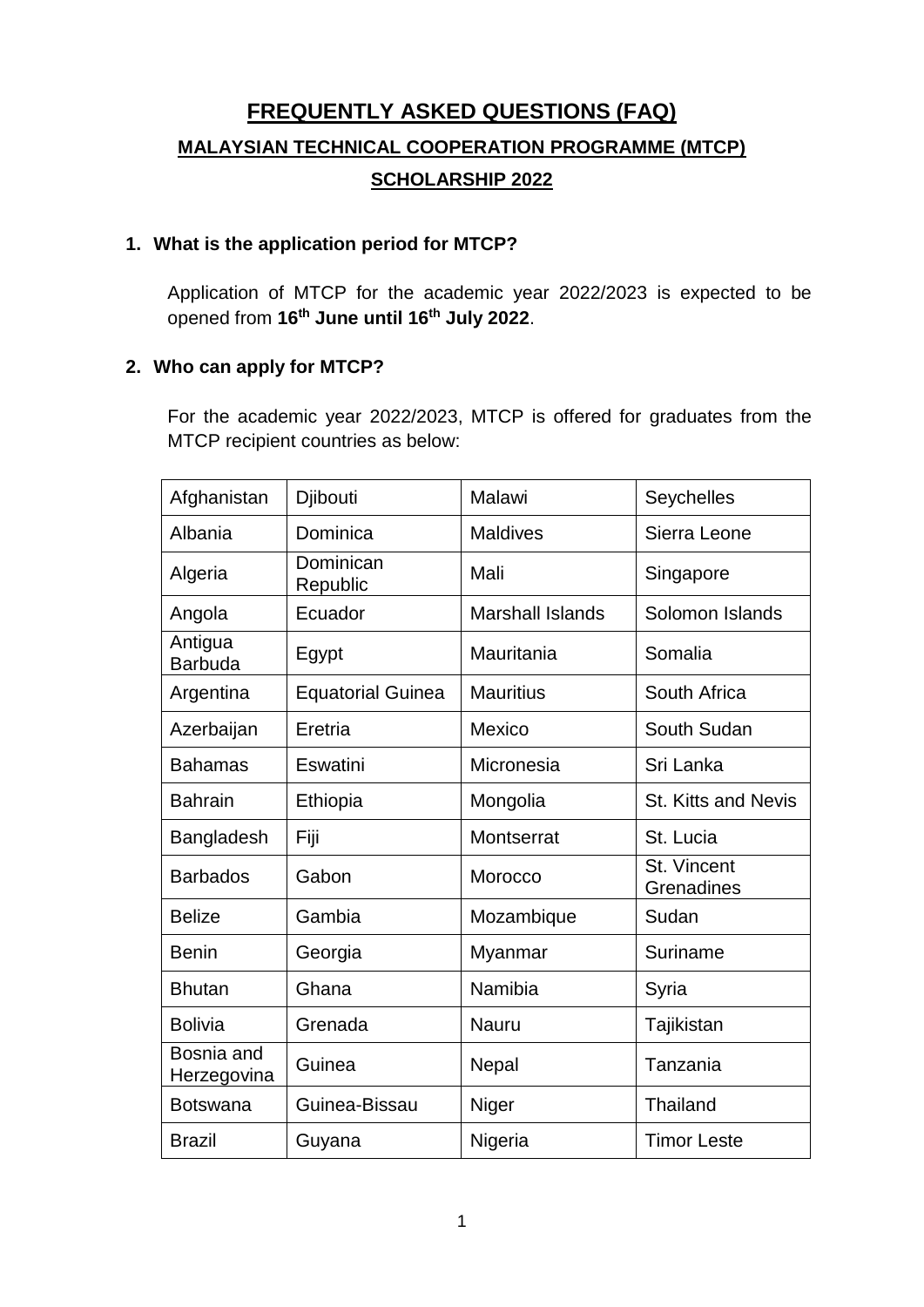| <b>British Virgin</b><br>Islands       | Haiti           | <b>Niue</b>                      | Togo                                  |
|----------------------------------------|-----------------|----------------------------------|---------------------------------------|
| <b>Brunei</b><br>Darussalam            | India           | Oman                             | Tonga                                 |
| <b>Burkina</b><br>Faso                 | Indonesia       | Pakistan                         | <b>Trinidad Tobago</b>                |
| Cabo Verde                             | Iran            | Palau                            | Tunisia                               |
| Cambodia                               | Iraq            | Palestine                        | <b>Turkey</b>                         |
| Cameroon                               | Jamaica         | Panama                           | Turkmenistan                          |
| Cayman<br>Islands                      | Jordan          | Papua New<br>Guinea              | <b>Turks Caicos</b><br>Islands        |
| Central<br>African<br>Republic         | Kazakhstan      | Paraguay                         | Tuvalu                                |
| Chile                                  | Kenya           | Peru                             | <b>United Arab</b><br><b>Emirates</b> |
| China                                  | Kiribati        | Philippines                      | Uganda                                |
| Colombia                               | <b>Kuwait</b>   | Qatar                            | <b>Ukraine</b>                        |
| Comoros                                | Kyrgyz Republic | <b>Republic of Costa</b><br>Rica | Uruguay                               |
| Cook Islands                           | Lao PDR         | Republic of the<br>Congo         | <b>Uzbekistan</b>                     |
| Cote D'Ivore                           | Lebanon         | Rwanda                           | Vanuatu                               |
| Croatia                                | Lesotho         | Samoa                            | Venezuela                             |
| Cuba                                   | Liberia         | Sao Tome and<br>Principe         | Vietnam                               |
| D.P.R.<br>Korea                        | Libya           | Saudi Arabia                     | Yemen                                 |
| Democratic<br>Republic of<br>the Congo | Madagascar      | Senegal                          | Zambia                                |
|                                        |                 |                                  | Zimbabwe                              |

# **3. What is the level of study available under MTCP?**

MTCP is open only for postgraduate level (**Master's Degree)**.

# **4. Is MTCP available for part time postgraduate studies?**

No. MTCP only covers **full-time** Masters programmes.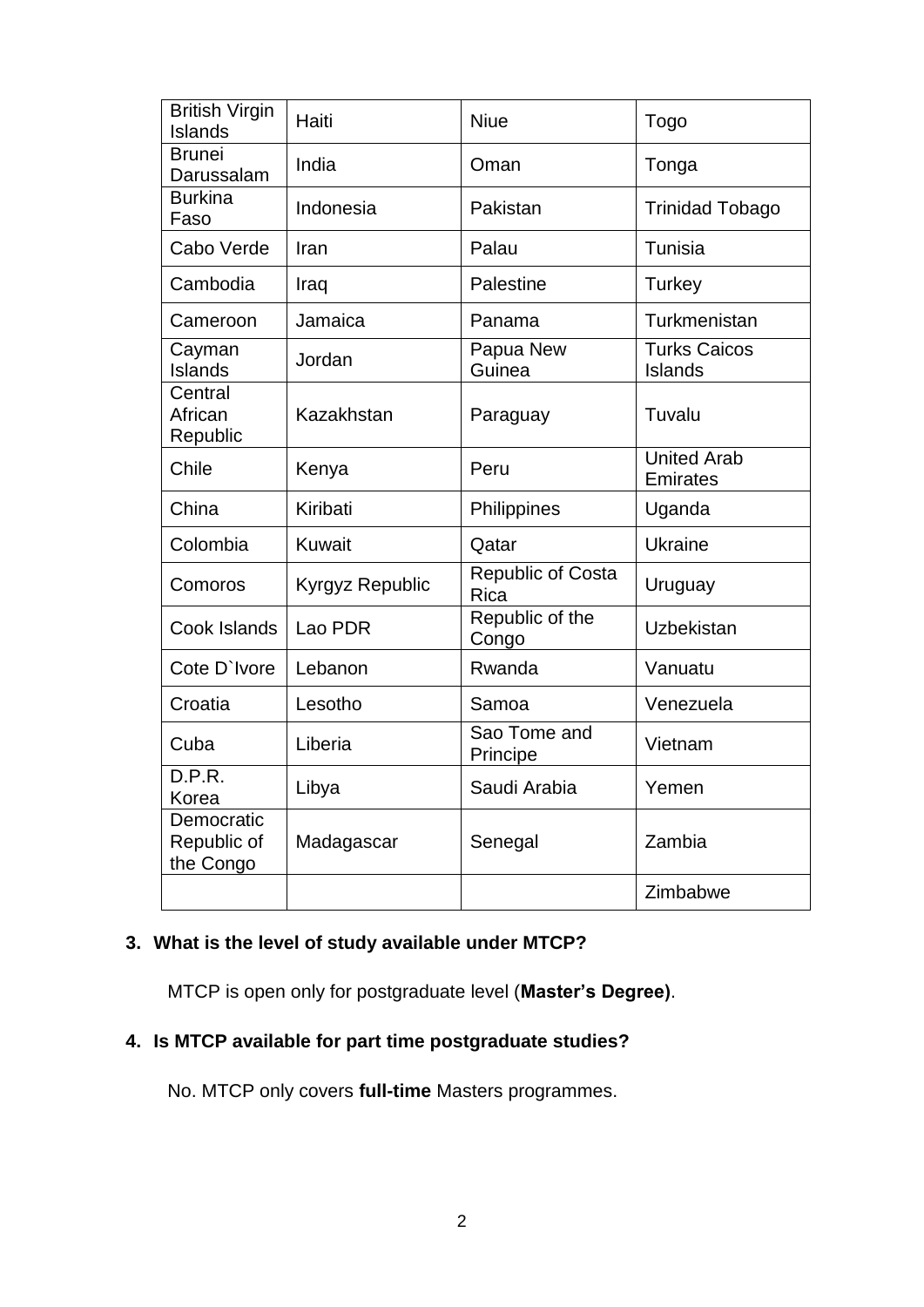# **5. What is the eligibility criteria for MTCP?**

Please refer to the MTCP Scholarship "Guidelines" page via https://biasiswa.mohe.gov.my/INTER/index\_guidelines.php

### **6. What are the areas of study covered under MTCP?**

Priority is given to courses in the following areas of study:

- $\triangleright$  Science, Technology and Engineering (not including nursing, medicine, clinical pharmacy)
- $\triangleright$  Economics, Finance, Management and Banking
- $\triangleright$  Social Science and Humanities
- $\triangleright$  Information and Communication Technology
- $\triangleright$  International Relations and Political Science
- $\triangleright$  Agriculture and Aquaculture
- $\triangleright$  Education

# **7. How do I apply for MTCP?**

Interested graduates can apply for MTCP through the online application system via **[https://biasiswa.mohe.gov.my/INTER/index.php.](https://biasiswa.mohe.gov.my/INTER/index.php)** After registering for the system, applicants need to fill up the required information and submit the related documents. This system will be used throughout the application and selection process, and applicants may be asked to log back in at various points during the process to receive updates on the application status or to submit documents.

# **8. When can I expect to hear the result of my application?**

Please be informed that **only successful candidates will be notified** via email for each abovementioned stage.

| 16 June 2022             | Opening of online application system  |  |
|--------------------------|---------------------------------------|--|
| 16 July 2022             | Application deadline                  |  |
| End of July 2022         | <b>Shortlisting process</b>           |  |
| End of July 2022         | Invitation to interview               |  |
| Early August 2022        | Interview session                     |  |
| Middle of August<br>2022 | Announcement of successful applicants |  |

The estimated key dates for each stage is as below: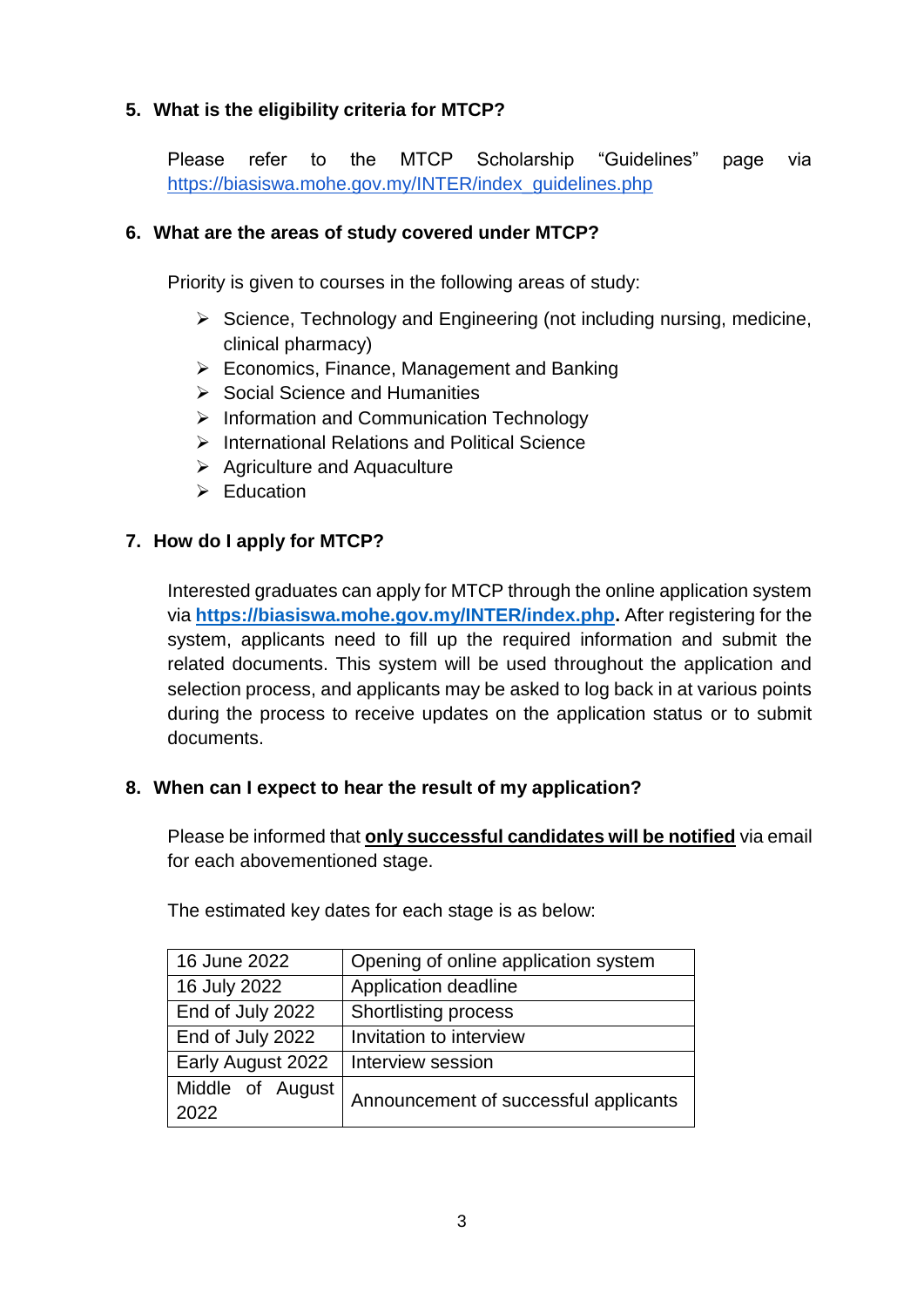# **9. What are the documents needed to apply for MTCP?**

Applicants are required to submit the following documents to the online application system **(scanned and saved in PDF format)** to complete their application:

- $\triangleright$  Application form (to be filled in the online system);
- Latest Admission Offer Letter from Malaysian Universities for academic intake 2022/2023 (Please refer List of Universities);
- $\triangleright$  Letter of Recommendation from two (2) referees;
- $\triangleright$  Statement of Intent;
- $\triangleright$  A certified copy of Academic Transcript;
	- o Record of all the courses taken throughout the degree programme must be reflected in the academic transcripts;
	- o Applicants must submit transcripts of their undergraduate studies; and
	- o Applicants must submit an official document issued by the applicants' alma mater describing the university's grade system. If an applicant's transcript does not include information on CGPA, marks or score percentile, the documents must be certified.
- $\triangleright$  Curriculum Vitae:
- $\triangleright$  A certified copy of English Language Proficiency tests (TOEFL/ IELTS/ PTE/ CAE/ CPE/ MUET/ equivalent qualification);
- $\triangleright$  A certified copy of Passport as evidence of nationality (minimum of 18 months' validity);
- $\triangleright$  Medical examination report; and
- $\triangleright$  COVID-19 proof of vaccination.

# **10.What should I expect from the interview session?**

Please be informed that **only successful candidates will be contacted** to attend the interview session.

The interview will be conducted **virtually in English**. The details including date and time of your interview slots will be given to you via email. The interview date given to you is **final** and you are required **to confirm your attendance immediately** after receiving the invitation email.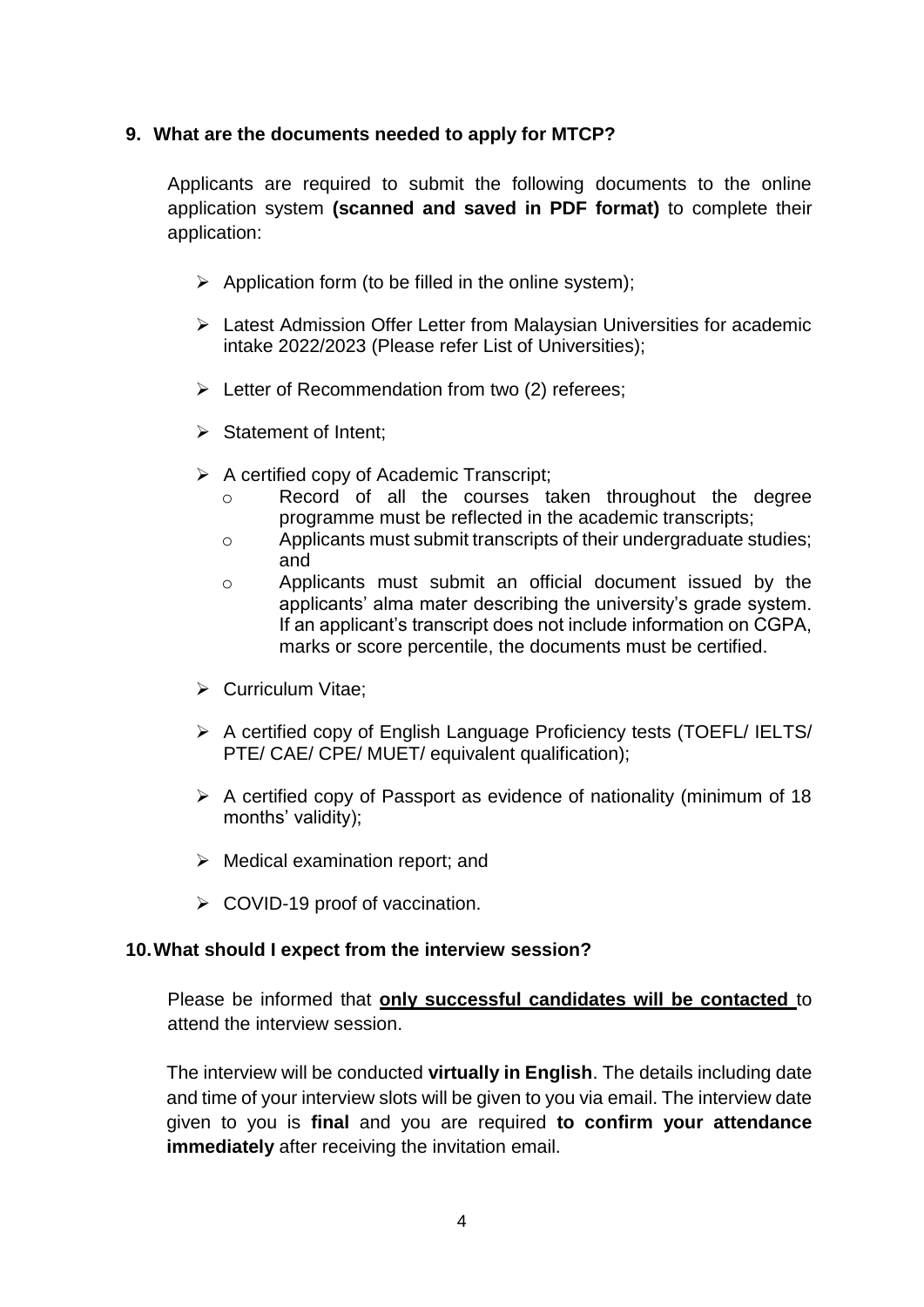You should also prepare a **PowerPoint presentation** explaining your reasons for applying the course and relate it to your future career plan as well as your motivations and justification for applying the scholarship based on your academics, professional and personal interests.

The interview panels will consist of senior lecturers from Malaysian Universities and officials from the Ministry of Foreign Affairs, Malaysia.

### **11.Who can be the referees for my Letter of Recommendation?**

The referees for your Letter of Recommendation should be those who have the authority to provide information and comment on your performance in either the academic or professional setting, and your potential and suitability to be awarded with this scholarship. They could be your lecturers, supervisors and immediate superiors but cannot be your family members, relatives and close friends.

### **12.How long is the sponsorship of MTCP?**

The sponsorship of MTCP is for the whole study duration beginning on the date of the scholarship being awarded. The maximum period of sponsorship is as follows:

Master's degree: maximum of **24 months**

#### **13.How many Malaysian universities can I apply for?**

Applicants may apply to as many Malaysian universities or higher learning institutions that are listed in the MTCP application guidelines. However, applicants need to upload only **one (1) valid and recent admission offer letter** from the listed universities.

#### **14.What will the successful applicants obtain from the sponsorship of MTCP?**

Successful applicants will have their **tuition fees** covered and will receive **monthly allowances** of RM3,500.00 per month for their whole study duration.

### **15.What is the travel arrangement for successful applicants from/to their home countries to/from Malaysia?**

One-off return economy-class airline tickets will be arranged by the MTCP Secretariat. Successful applicants will need to inform via email at [mtcp@kln.gov.my](mailto:mtcp@kln.gov.my) the preferred date of travel and airport location. Students are expected to arrive in Malaysia latest by the end **of October 2022** and **independently arrange** accommodation upon their arrival in Malaysia.